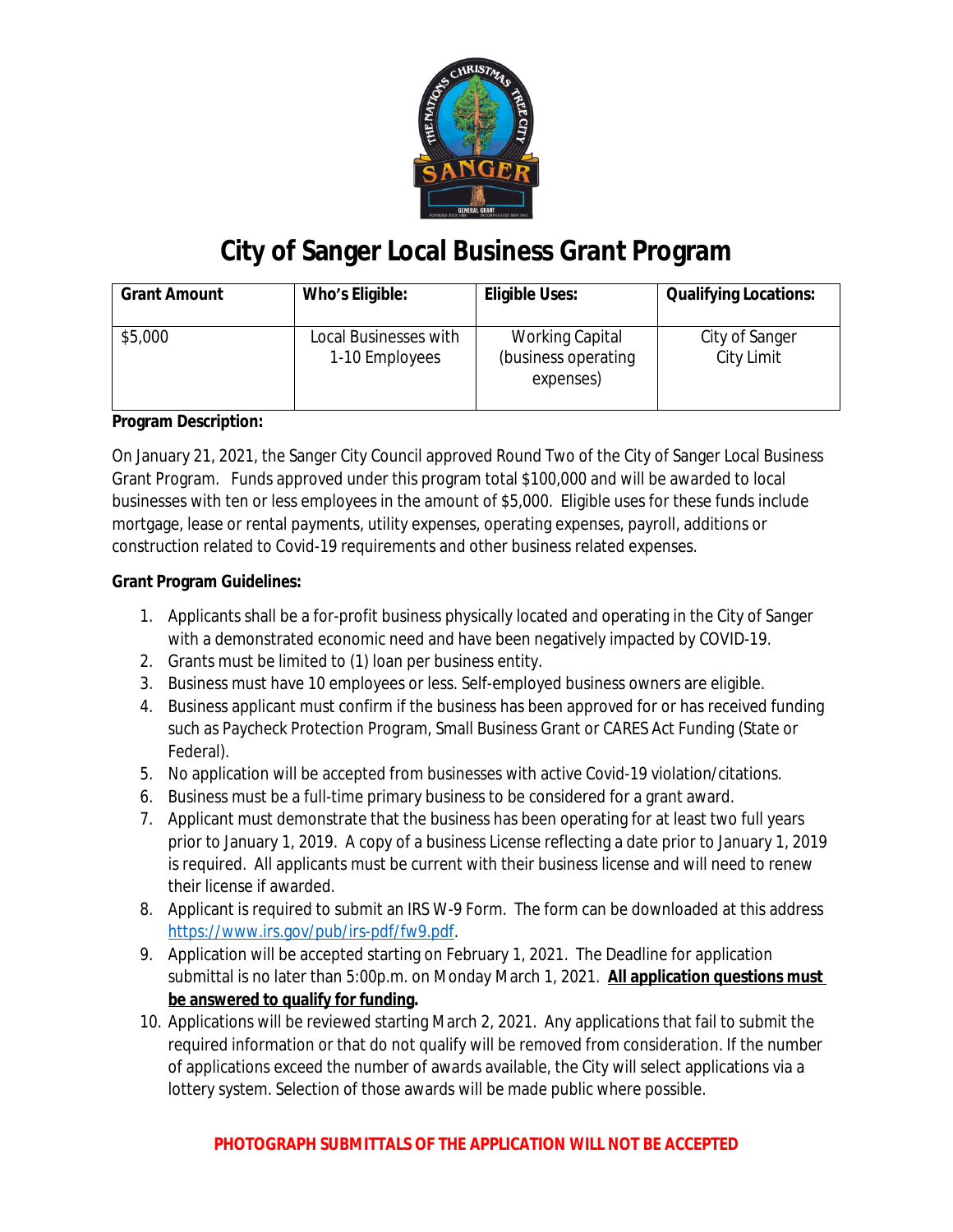## **1. APPLICANT INFORMATION – Must answer all questions**

| <b>Business Legal Name:</b>                                                                                    |             | Employer/Tax ID #: |                                             |      |        |  |  |  |
|----------------------------------------------------------------------------------------------------------------|-------------|--------------------|---------------------------------------------|------|--------|--|--|--|
| <b>Business Structure:</b><br>$\Box$ LLC<br>$\Box$ Corporation<br>$\Box$ Sole Proprietor<br>$\Box$ Partnership |             |                    |                                             |      |        |  |  |  |
| <b>Business Address:</b>                                                                                       |             | City:              |                                             |      | Zip:   |  |  |  |
| Mailing Address (if different):                                                                                |             | City:              |                                             |      | Zip:   |  |  |  |
| Phone/Cell:<br><b>Business Email:</b>                                                                          |             |                    |                                             |      |        |  |  |  |
| <b>REFERRAL SOURCE:</b>                                                                                        |             |                    |                                             |      |        |  |  |  |
| $\Box$ Website<br>$\Box$ Other<br>□ Social Media<br>$\Box$ Word of Mouth                                       |             |                    |                                             |      |        |  |  |  |
| 2019 Annual Gross Sales:<br># of Employees (as of March 15, 2020): FT_______<br>PT                             |             |                    |                                             |      |        |  |  |  |
| Year Business Established in City of Sanger:                                                                   |             |                    | Industry Type:                              |      |        |  |  |  |
| Established prior to January 1, 2019: $\Box$ Yes<br>$\neg$ No                                                  |             |                    | For Profit Business:<br><b>NO</b><br>YES    |      |        |  |  |  |
| Is This Your Primary Occupation: Yes<br>No<br>$\Box$                                                           |             |                    | How Many Hours a Week did you Work in 2019: |      |        |  |  |  |
| If No, Please List Other Jobs Here:                                                                            |             |                    |                                             |      |        |  |  |  |
| PRIMARY OWNERSHIP INFORMATION:                                                                                 |             |                    |                                             |      |        |  |  |  |
| Owner Name:                                                                                                    |             | SSN/ITIN:          |                                             | DOB: |        |  |  |  |
| Title:                                                                                                         | % Ownership |                    |                                             |      | Email: |  |  |  |
| Home Address:                                                                                                  |             | City:              |                                             |      | Zip:   |  |  |  |
| <b>SECONDARY OWNERSHIP INFORMATION:</b>                                                                        |             |                    |                                             |      |        |  |  |  |
| SSN/ITIN:<br><b>Owner Name:</b>                                                                                |             |                    |                                             |      | DOB:   |  |  |  |
| Title:<br>% Ownership                                                                                          |             |                    |                                             |      | Email: |  |  |  |
| Home Address:                                                                                                  |             | City:              |                                             |      | Zip:   |  |  |  |
| <b>SECONDARY OWNERSHIP INFORMATION:</b>                                                                        |             |                    |                                             |      |        |  |  |  |
| SSN/ITIN:<br>Owner Name:                                                                                       |             |                    |                                             | DOB: |        |  |  |  |
| Title:<br>% Ownership                                                                                          |             |                    |                                             |      | Email: |  |  |  |
| Home Address:                                                                                                  |             | City:              |                                             |      | Zip:   |  |  |  |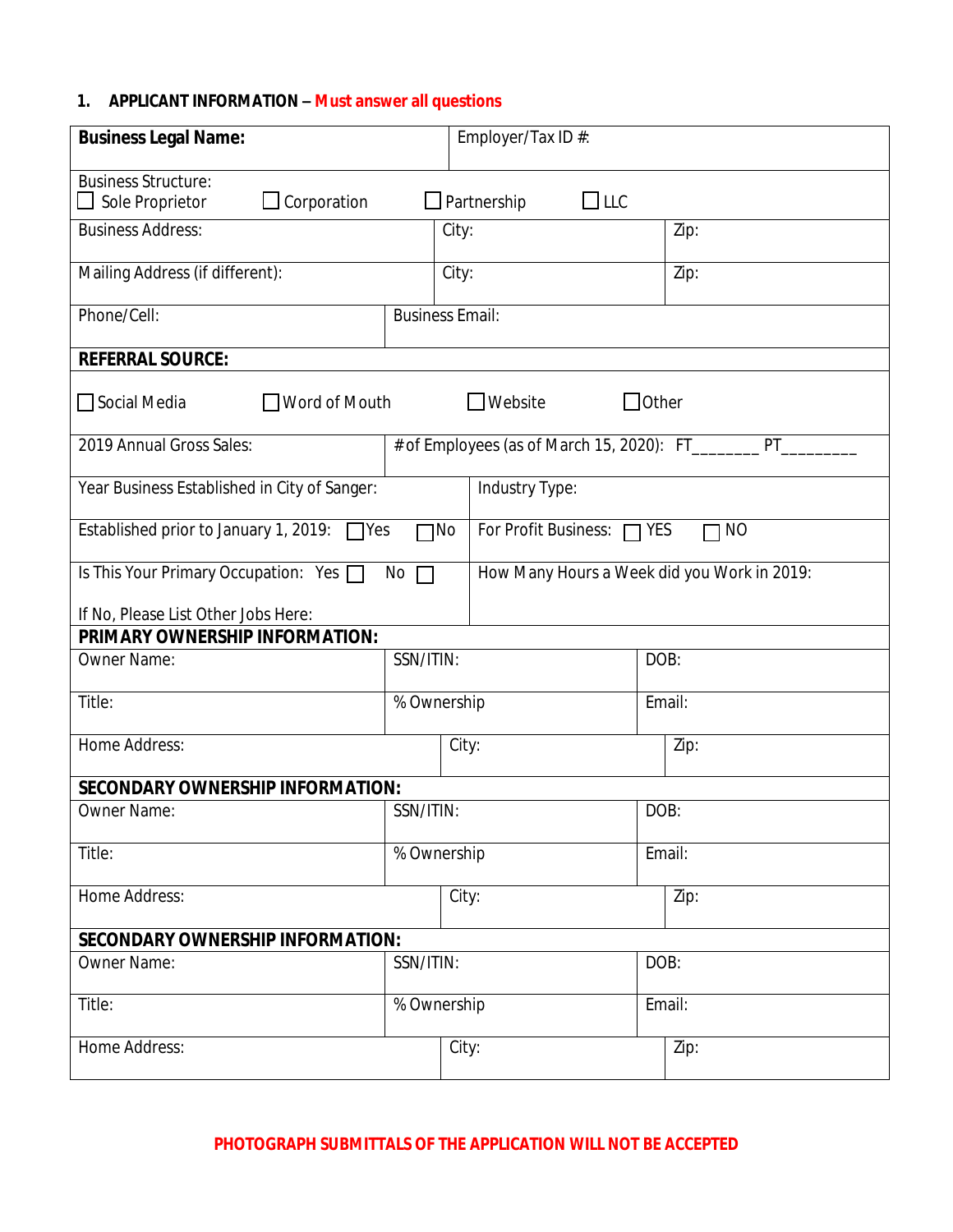- **2. BUSINESS INFORMATION –** All questions below must be answered to qualify for funding.
	- A. Have you been approved for a Small Business Grant, Cares Act Funding (Federal or State) or a Paycheck Protection Program Loan?
	- **B.** Does the business have any unpaid local, state, federal tax liens or judgements?
	- **C.** Has business owner(s) filed for bankruptcy in the last 3 years or have an active violation?

**3. USE OF FUNDS:** Working Capital: (rent, payroll, utilities or other fixed operating expenses)

**D**. Please explain how the grant funds will be used for your business if awarded?

#### **4. ADDITIONAL QUESTIONS**

- **E.** Has your business been negatively impacted (closed completely) as a result of the COVID-19 public health emergency?
- **F.** Has your business been partially closed as a result of the COVID-19 public health emergency?
- **G.** Has your business closed voluntarily to promote social distancing measures as a result of the COVID-19 public health emergency?
- **H**. Has your business been compliant with all State and Local Executive orders?
- **I.** Have you received citations or fines as a result of a violation with Covid-19 Executive Orders?
- **J.** Have you been operating for more than two years prior to January 1, 2019?

#### **5. REQUIRED DOCUMENTS**

- Business License reflecting a date prior to January 1, 2019
- Completed W-9 Form for City's tax reporting downloadable at [https://www.irs.gov/pub/irs](https://www.irs.gov/pub/irs-pdf/fw9.pdf)pdf/fw9.pdf.

#### **PHOTOGRAPH SUBMITTALS OF THE APPLICATION WILL NOT BE ACCEPTED**